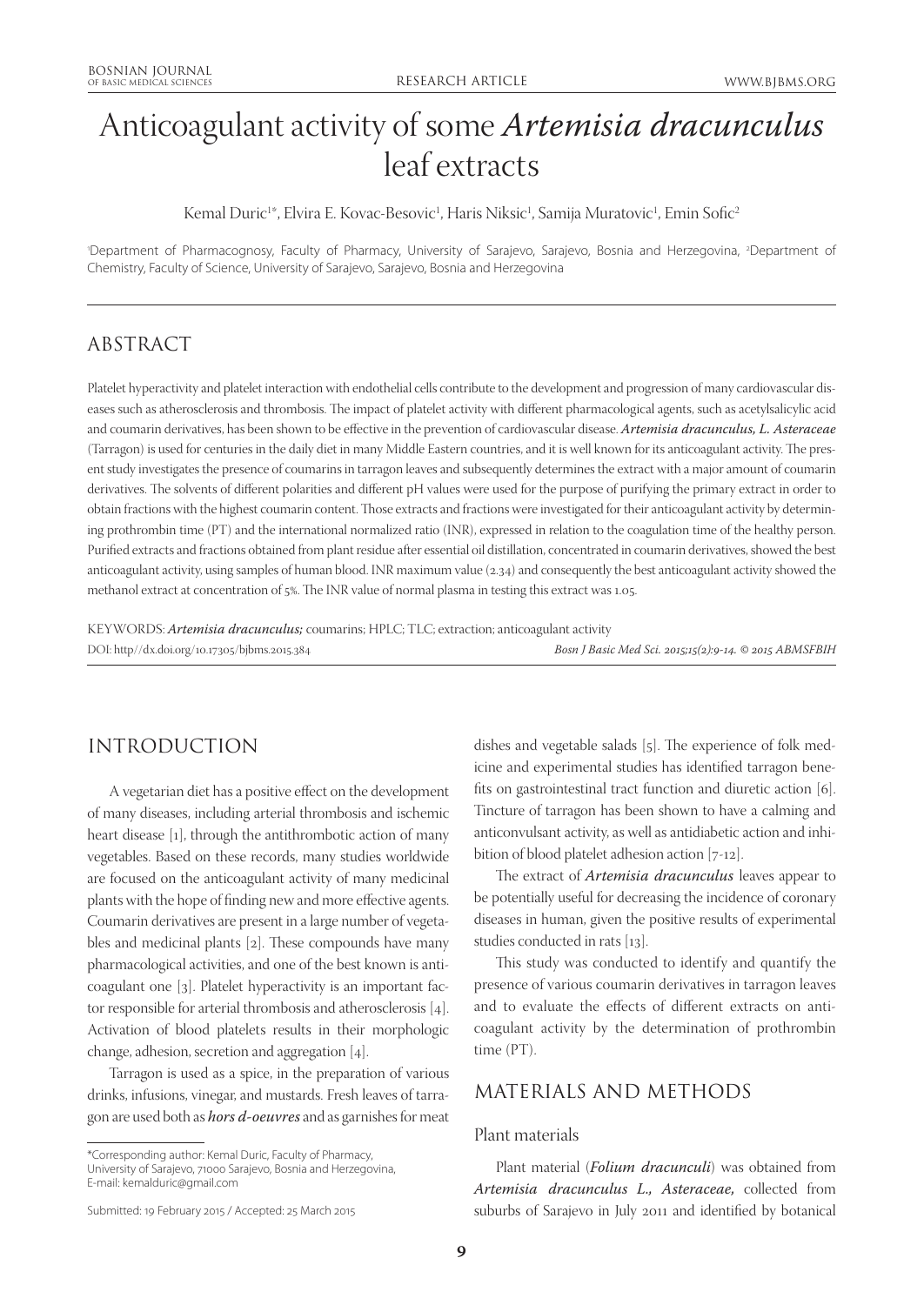expert (S.D.). *Voucher specimen* No. 1057 was deposited at the herbarium of the Department of Biology, Faculty of Science, University of Sarajevo, Bosnia and Herzegovina. Immediately after collection, the leaves were separated from the rest of the plant and dried in a thin layer in a well-ventilated place, far from direct sunlight. The dried leaves were stored in paper bags in a dry, dark place and powdered just before the experimental analysis.

#### Extraction

One hundred grams of powdered tarragon leaves were subjected to successive extractions with 100 ml of n-hexane, 600 ml of chloroform and 600 ml of methanol in a Soxhlet's aparatures. All the extractions were performed for eight hours. After removing the solvents under reduced pressure, three separate dry extracts were obtained: hexane-, chloroform-, and methanol extract.

The methanol extract was subsequently fractionated, using different solubility of its components in relation to the value of  $pK_a$ . More specifically, 1g of the methanol extract was dissolved in 10 ml of diethyl ether, with the aim of separating lipophilic components that can be converted into salts extractable with water. The resulting solution was transferred to a separatory funnel and shaken three times with 50 ml of water, adjusted to pH 11.5 with 10 M NaOH.

The organic (diethyl ether) fraction was concentrated under reduced pressure to dryness, yielding the first fraction named  $F_{1}$ . The remaining aqueous (water) fraction is acidified with acetic acid to pH 5.3 and then shaken with 100 ml of diethyl ether six times in order to convert the salts of lipophilic nature into the corresponding undissociated form extractable with an organic solvent. This way, another aqueous and another organic fraction were obtained. This aqueous fraction is evaporated obtaining the fraction  $F_{2}$ , and the organic fraction was evaporated removing the solvent under reduced pressure to dryness, fraction  $F_{3}$ . .

#### Extraction of the distillation residue

After steam distillation, the herbal residue is separated from water in which it was immersed, to give a vegetable matrix. The herbal residue was split into four parts, each one subjected to extraction under various conditions in order to verify if the coumarin compounds remained in plant materials after essential oil distillation. In this way chloroform extract (A), diethyl ether extract (B), aqueous extract basified to  $pH$  9 (D), and aqueous extract basified to pH 11,5 (E) were obtained. Water remaining after essential oil distillation was analyzed on coumarin presence as well, giving organic fraction with diethyl ether (C) and water fraction (F).

### Conditions for thin layer chromatography (TLC)

Identification of coumarin compounds in different extracts and fractions was performed by thin layer chromatography. Methanol solution of test samples were prepared and used for TLC. Following coumarin standard solutions (0.1%) were used for identification of single coumarin compounds in test samples: coumarin-3-carbosilic acid 99%, Aldrich; umbelliferone 99%, Aldrich; 3-hydrohycoumarin 97%, Aldrich; 7,8-dihydroxy-6-metoxy coumarin 98%, Aldrich; 6,7-dihydroxycoumarin 98%, Aldrich; dihydrocoumarin 99%; Aldrich. Adsorbens was Silikagel 60  $F_{254}$  precoated TLC plates, Merck, Darmstadt, Germany. Solvent system was toluene: ether (1:1, saturated with acetic acid 10%). Detection: UV-254, UV365, spray regent ethanolic KOH (10%).

### Hihg pressure liquid chromatography (HPLC)

Qualitative and quantitative analyses of the coumarin derivatives in methanol extract was performed by high pressure liquid chromatography with an electrochemical detector. Conditions for HPLC was given in Supplement Table 1.

#### Principles of the anticoagulant activity test

Human blood was sampled into a 4 ml test tube containing 3.2% sodium citrate. The blood was mixed and then centrifuged for 15 min. Obtained plasma was analyzed on coagulation analyzer (Diamed CDX, Diamond Diagnostics, USA) at 37°C. The principle of the test was based on re-enabling the blood to clot by adding calcium. For accurate results, a proportion of blood and citrate in the test tube must be fixed (1:10), before being placed in a centrifuge. The sample was visuali verified in order to determine if there were any clot formation within the tube, because in that case the test results would not be valid. All samples were stored at 25°C until the time of testing.

In order to determine the protrombin time (PT) a liquid calcium thromboplastin, also known as tissue factor III (Diaplastin-E, Pentapharm Ltd., Basel, Switzerland) was used. Diaplastin-E is stable, standardized to British corporate thromboplastin, and has the International sensitivity index of 1.1. Time to coagulation was measured optically. An INR value of normal plasma and solvent DMSO were determined for each test.

**TABLE 1.** Coumarin derivatives identified in tarragon leaves

| ID. | Name                               | Retention<br>time (min) | Area     | High   |
|-----|------------------------------------|-------------------------|----------|--------|
|     | 1. 67-dihydroxycoumarin            | 4.947                   | 4338996  | 131710 |
|     | 2. 78-dihydroxy-6-methoxy-coumarin | 5.607                   | 8218422  | 225436 |
| 3.  | Umbelliferon                       | 7774                    | 7930275  | 146011 |
| 4.  | 3-hydroxycoumarin                  | 12.678                  | 18170469 | 415983 |
| 5.  | Scopoletin                         | 14.310                  | 27866590 | 435137 |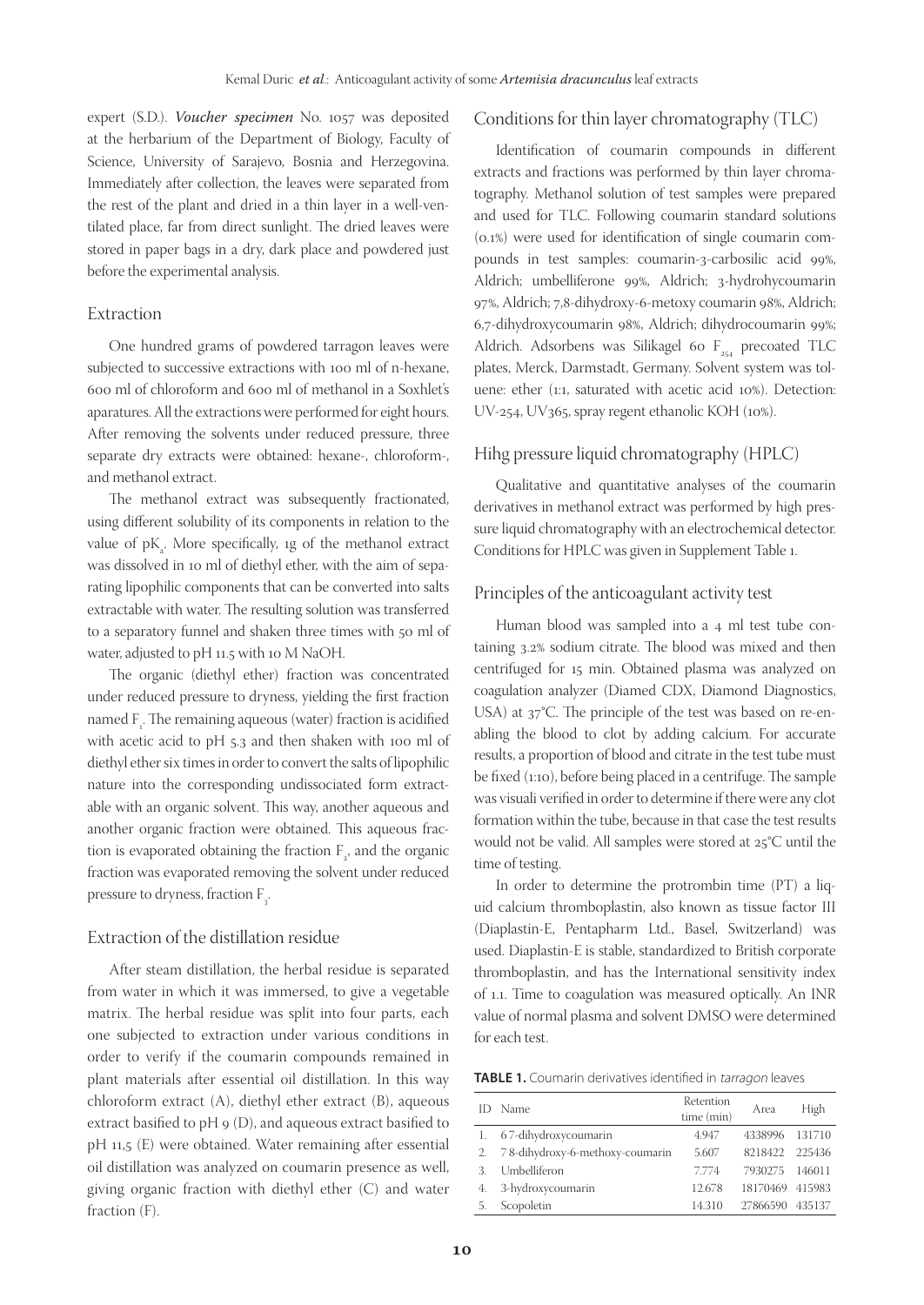### Tested extracts

Methanol extract, chloroform extract, water extract after essential oil distillation (extract E) and decoction of tarragon leaves were investigated for their anticoagulant activity. Dilution of the extracts was performed in DMSO in a way that the total concentration of DMSO does not exceed 30%. Only DMSO at a concentration of 30% and less, gave no problems with turbidity and it was possible to measure the PT.

Methanol and chloroform extracts were prepared in concentrations of 5%, 1.5%, 0.75%, and 0.09%. Extract E was prepared in concetrations of 1.5%, 0.75%, 0.375%, and 0.09%, due to its poor solubility in dimethyl sulfoxide. The decoction was prepared at a ratio of 1:10 and subsequently dilutions of 1:50, 1:100, and 1:500.

As a blank, for the first three extracts, pure solvent dimethyl sulfoxide (DMSO) was used. For the samples of decoction dilutions, distilled water was used as a blank. The anticoagulant activity was evaluated by measuring the effect of the extract on the total coagulation assay by determining PT. All the measurements were done in triplicate.

#### Statistical analysis

SPSS Statistics 17.0 software package (SPSS Inc., 233 South Wacker Drive, 11th Floor, Chicago, IL) was used for descriptive statistical analysis.

## RESULTS

#### Extraction of coumarin derivatives

The qualitative composition of three extracts obtained by successive extractions with hexane, chloroform and methanol, was obtained by thin layer chromatography (TLC). Since the coumarin compounds are the objects of the study, the coumarin standards were used for their identification in different extracts.

Analysis of the TLC chromatograms showed that extraction conducted with three solvents failed to satisfy, since clear separation of coumarin compounds in the leaves of tarragon was not achieved. Thin layer chromatography partly confirmed the presence of coumarin compounds in chloroform and methanol extracts, but the coumarin derivatives spots were more intense in the methanol extract. Further separation of the methanol extract was carried out using a different solubility of the components in function of their  $\rm pK_{a}$  values. The results of separated coumarin compounds in the methanol extract, visible in the form of blue fluorescing spots observed under UV light at 365 nm and 254 nm, are shown in the chromatogram presented in Figure 1.

#### High pressure liquid chromatography

By comparing the retention time of the coumarin standards with retention times obtained in the tested methanol



FIGURE 1. Methanol extract fractions separated according to  $pK$ values and observed under UV-365 and 254 nm. MeOH<sub>1</sub>=organic fraction: *Et<sub>2</sub>O/H<sub>2</sub>O (pH 5.3);* MeOH<sub>2</sub>= organic fraction: *Et<sub>2</sub>O/H<sub>2</sub>O (pH 11.5);* MeOH<sub>3</sub>= water fraction *Et<sub>2</sub>O/H<sub>2</sub>O (pH 11.5).* 

extract, five coumarin compounds were identified and quantified (Figure 2, Table 1).

## Extraction of coumarin derivatives from plant residue after essential oil distillation

Plant residue remaining after distillation was subjected to further extraction in order to check whether coumarin compounds are lagging behind in plant material after the extraction of essential oil. The obtained extracts and fractions were applied to the chromatographic plate presented in Figure 3 in order to identify fractions with a major amount of coumarin derivatives.

The results show that coumarin compounds are lagging behind in plant material after steam distillation. Clearly visible blue fluorescing spots from coumarin compounds, particularly accentuated in extracts D and E, indicate that this compounds can be extracted from plant residue by varying the aqueous pH value.

#### Anticoagulant activity

The PT was used for estimating the total amount of prothrombin in the blood. The diagrams presented in Figure 4 show the results of anticoagulant activity of investigated extracts, expressed as INR values. Each extract was diluted in four different concentrations in order to monitor its effects on PT of healthy individuals and to see whether there is a correlation between different concentrations and INR values.

PT results were expressed as INR values but also as percentages and seconds for different extracts and their respective dilutions (Tables 2, 3, 4 and 5).

Relationship diagrams between different extract concentration and INR values show that chloroform, methanol and extract E influence PT. There is a notable progressive linear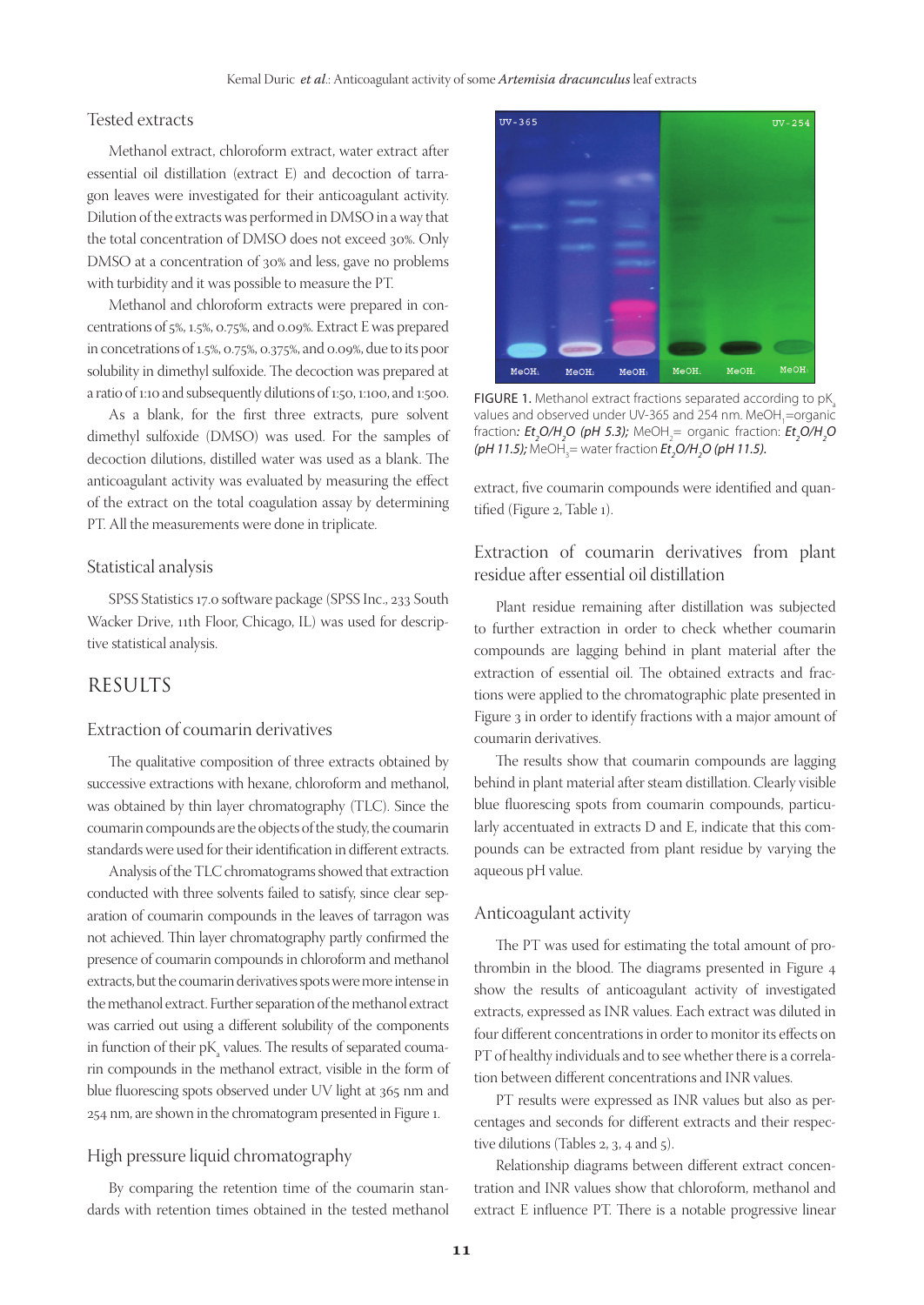

FIGURE 2. Chromatogram of pretreated methanol extract of tarragon leaves. \*The five peaks corresponding to the coumarin derivatives are: RT 4.610, RT 5.682, RT 8.325, RT 12.907, RT 14.117.



FIGURE 3. Chromatogram of separated spots obtained from different extracts of plant residue after essential oil destilation with water steam. A, chloroform extract of plant residue; B, diethyl ether extract of plant residue;  $C =$  diethyl ether fraction of water residue;  $D$  = water extract of plant residue -  $pH$  9; E = water extract of plant residue - pH 11.5;  $F =$  water fraction of water residue.

**TABLE 2.** PT results and INR values for different chloroform extract concentrations

| Sample             | %     | Seconds | $INR^*(\pm SD)$ |
|--------------------|-------|---------|-----------------|
| Normal plasma (NP) | 118.3 | 13.4    | $0.89 \pm 0.83$ |
| <b>DMSO 30%</b>    | 110.6 | 14.0    | $0.93 \pm 0.89$ |
| Chl (5%)           | 53.5  | 20.5    | $1.39 \pm 0.83$ |
| Chl (1.5%)         | 66.9  | 18.5    | $1.25 \pm 0.44$ |
| Chl (0.75%)        | 72.3  | 17.8    | $1.20 \pm 0.83$ |
| Chl (0.09%)        | 74.8  | 17.5    | $1.18 \pm 1.22$ |

\*The values represent the average of five measurements; SD Standard deviation

increase in INR values with the increase of the concentration of extract.

A previously treated methanol extract showed the highest anticoagulant activity. The maximum INR value of added methanol extract at a concentration of 5% was 2.34. INR value of normal plasma in this case was 1.05. (Figure 4, Table 3).

The attached results show that the INR value of normal plasma (1.04) was almost identical with INR values in plasma

**TABLE 3.** PT results and INR values for different methanol extract concentrations

| Sample          | %    | Seconds | $INR^*(\pm SD)$ |
|-----------------|------|---------|-----------------|
| NP              | 91.4 | 15.7    | $1.05 \pm 0.55$ |
| <b>DMSO 30%</b> | 88.4 | 16      | $1.07 + 0.44$   |
| MeOH(5%)        | 33.8 | 27.4    | $2.34 + 1.89$   |
| MeOH (1.5%)     | 36.6 | 27.7    | $1.90 \pm 1.14$ |
| MeOH (0.75%)    | ٠    | ٠       |                 |
| MeOH (0.09%)    | 44.2 | 23.7    | $1.62 + 1.67$   |

\*The values represent the average of five measurements; SD Standard deviation

**TABLE 4.** PT results and INR values for different extract E concentrations

| Sample          | %     | Seconds | $INR^*(\pm SD)$ |
|-----------------|-------|---------|-----------------|
| NP              | 119.6 | 13.3    | $0.88 + 0.42$   |
| <b>DMSO 30%</b> | 118.3 | 13.4    | $0.89 \pm 0.55$ |
| E(1.5%)         | 49.1  | 21.5    | $1.46 + 1.14$   |
| E(0.75%)        | 62.5  | 19.1    | $1.29 + 1.22$   |
| E(0.375%)       | 72.3  | 17.8    | $1.20 \pm 1.67$ |
| E(0.09%)        | 73.1  | 17.7    | $1.19 \pm 0.83$ |

\*The values represent the average of five measurements; SD Standard deviation

**TABLE 5.** Prothrombin time and INR values for different decoction concentrations

| %    | Seconds | $INR^*(\pm SD)$ |
|------|---------|-----------------|
| 92.5 | 15.6    | $1.04 \pm 0.55$ |
| 89.4 | 15.9    | $1.06 \pm 0.89$ |
| 88.4 | 16.0    | $1.07 \pm 0.83$ |
| 95.6 | 15.3    | $1.02 + 0.44$   |
| 87.4 | 16.1    | $1.08 \pm 1.67$ |
| 88.4 | 16.0    | $1.07 \pm 0.83$ |
|      |         |                 |

\*The values represent the averages of three measurements; SD Standard deviation

that were added with different dilutions of tarragon decoction. Small differences are attributed to variations in the testing procedure. Decoction has no effect on PT, given that this pharmaceutical form does not contain coumarin derivatives (Figure 4, Table 5).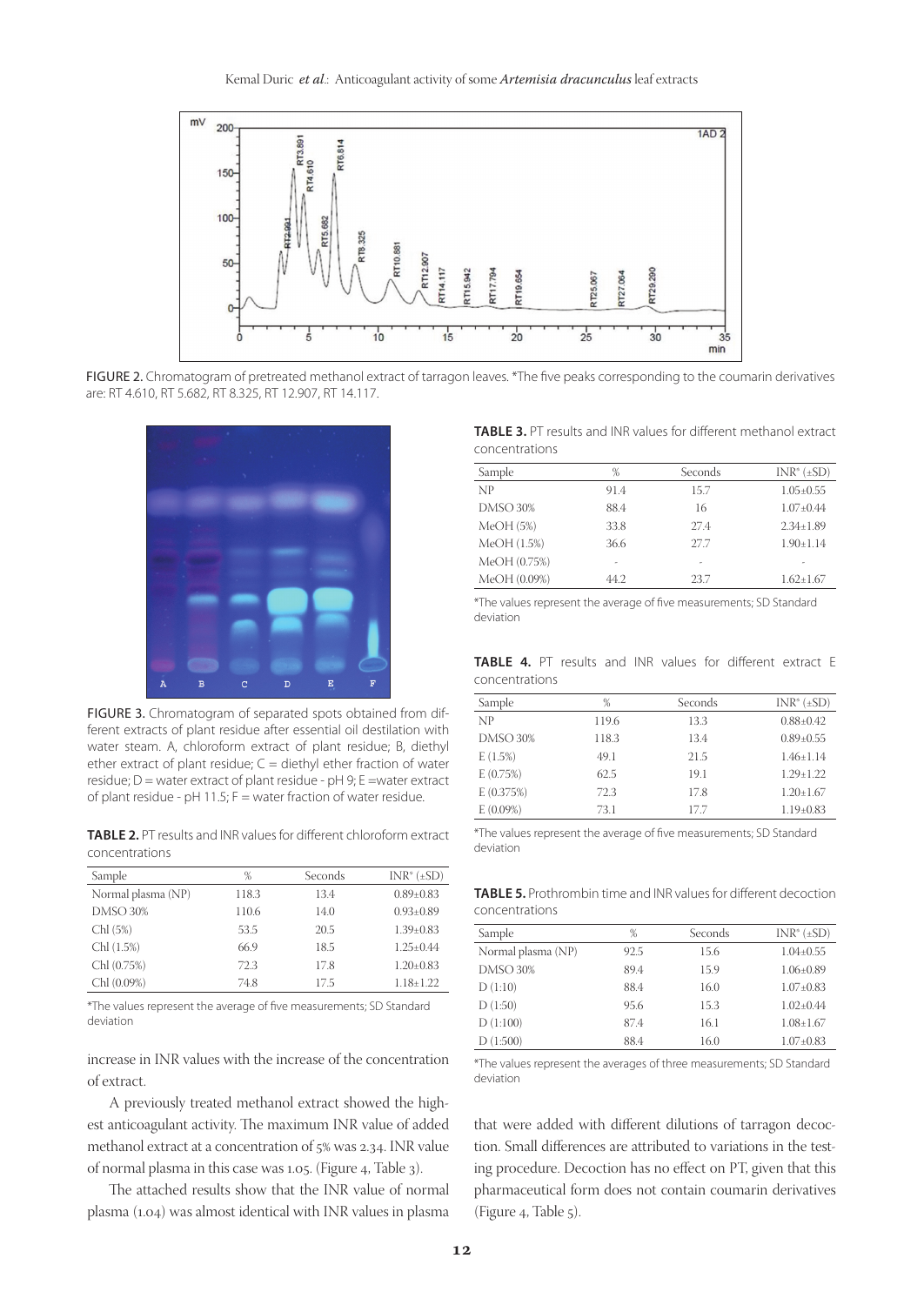

FIGURE 4. The relationship between different concentrations of test extracts and INR value. (A) Influence of chloroform extract on PT; (B) Influence of methanol extract on PT; (C) Influence of extract E on PT; (D) Influence of decoction on PT.

## DISCUSSION

Many compounds present in diets may affect coagulation processes. Many of them are bioactive compounds, such as phenolic and polyphenolic compounds, vitamins and carotenoids, found in vegetables and fruits. Studies have shown these compounds have inhibitory effects on platelet function, thus having beneficial effects on heart disease and atherosclerosis. These reports encourage many studies on anticoagulant activity of medicinal plants with the hope that new and more effective agents will be found [14].

*Artemisia dracunculus L.*, *Asteraceae,* owing to its phytochemical composition, has become very intriguing in the possible preparation of medicinal products against diseases caused by thromboembolic events. Among other natural polyphenolic compounds, this plant species contains coumarin derivatives with potential therapeutic effect [15]. For example, some coumarins inhibit the activity of vitamin K-dependent γ-carboxylase involved in the activation of coagulation factors [16]. Coumarins may inhibit platelet functions through multiple mechanisms including scavenging of reactive oxygen species, inhibiting cyclic nucleotide phosphodiesterase and prostaglandin syntheses [16].

Previous studies on the anticoagulant activity of various plant extracts of *Artemisia dracunculus* were performed in

vitro, on isolated platelets [17, 13], while anticoagulant activity in this study was performed directly on samples of human blood by determining the PT. The PT is one of the most important tests to monitor coagulation and anticoagulant therapy and for the detection of blood-clotting disorders. The study (Yazdanparast R., et al) on tarragon leaf extract demonstrated the inhibition of platelet aggregation, adhesion to lamina coated plates by 60%, as well as decreased protein secretion by 50% [18].

Our experiments proved the presence of coumarin compounds in tarragon leaves and the method of their extraction has proven to be satisfactory. The extracts in which coumarin derivatives were concentrated showed anticoagulant activity and among them, methanol extracts had the highest effect on increase of the PT (INR 2.34). In our experiments all of the three extracts showed positive relation between the anticoagulant effect (INR value) and the concentration of applied extracts. Since the decoction is most frequently used in pharmaceutical herbal drug preparation, it was very important to investigate the anticoagulant activity of the tarragon leaves decoction. Unfortunately, decoction does not contain coumarin compounds subsquently it was not observed anticoagulant activity of this extract.

Our results support the data on anticoagulant effects of the tarragon leaf extracts and provide a scientific basis for the traditional use of this plant as an anticoagulant.